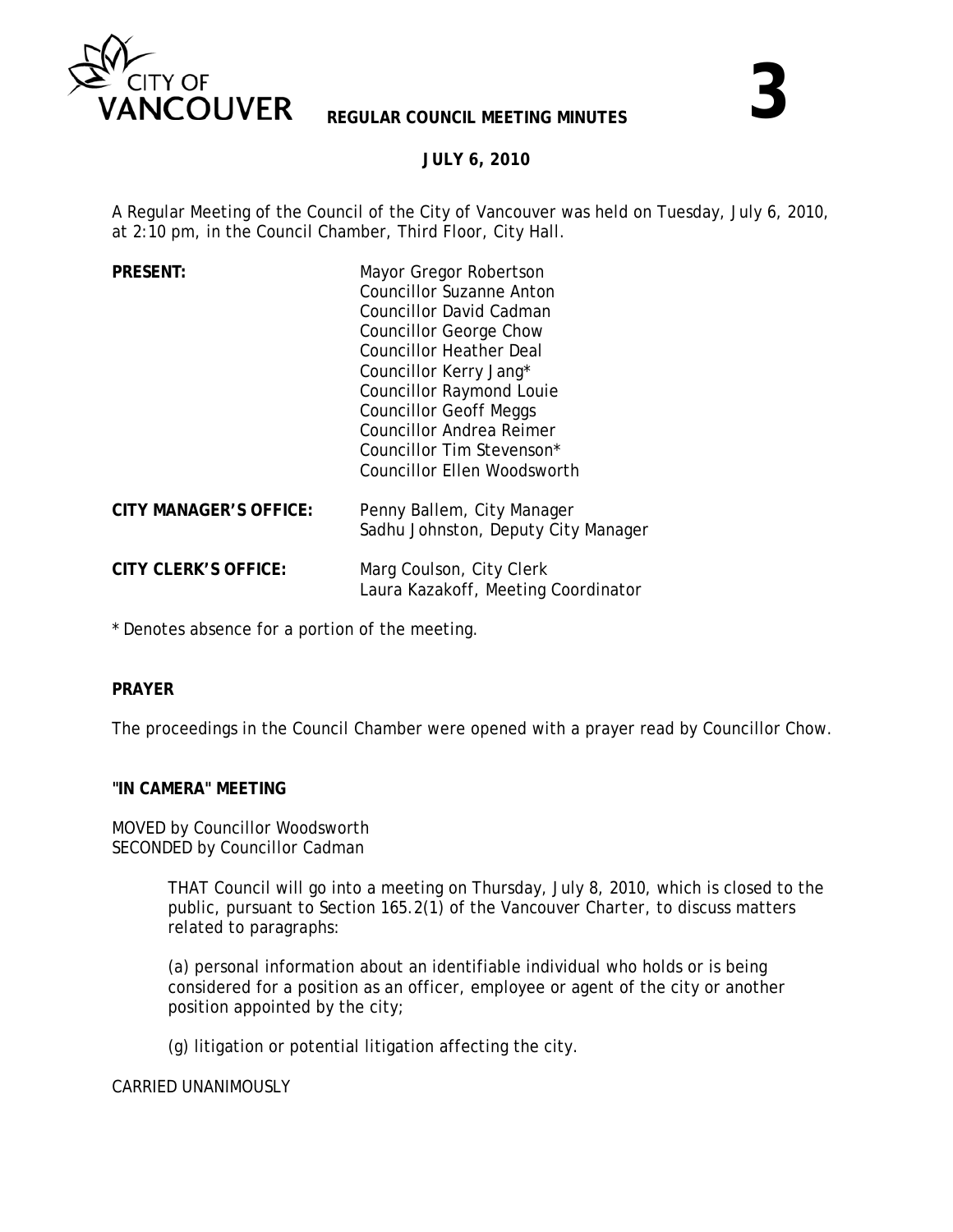## **ADOPTION OF MINUTES**

## **1. Chauffeur's Permit Appeal Hearing – June 16, 2010**

MOVED by Councillor Anton SECONDED by Councillor Deal

THAT the foregoing Minutes be approved.

CARRIED UNANIMOUSLY

**2. Regular Council – June 22, 2010** 

MOVED by Councillor Cadman SECONDED by Councillor Woodsworth

THAT the foregoing Minutes be approved.

CARRIED UNANIMOUSLY

## **3. Regular Council (Planning and Environment) – June 24, 2010**

MOVED by Councillor Reimer SECONDED by Councillor Cadman

THAT the foregoing Minutes be approved.

CARRIED UNANIMOUSLY

# **COMMITTEE OF THE WHOLE**

MOVED by Councillor Cadman SECONDED by Councillor Deal

> THAT this Council resolve itself into Committee of the Whole, Mayor Robertson in the Chair.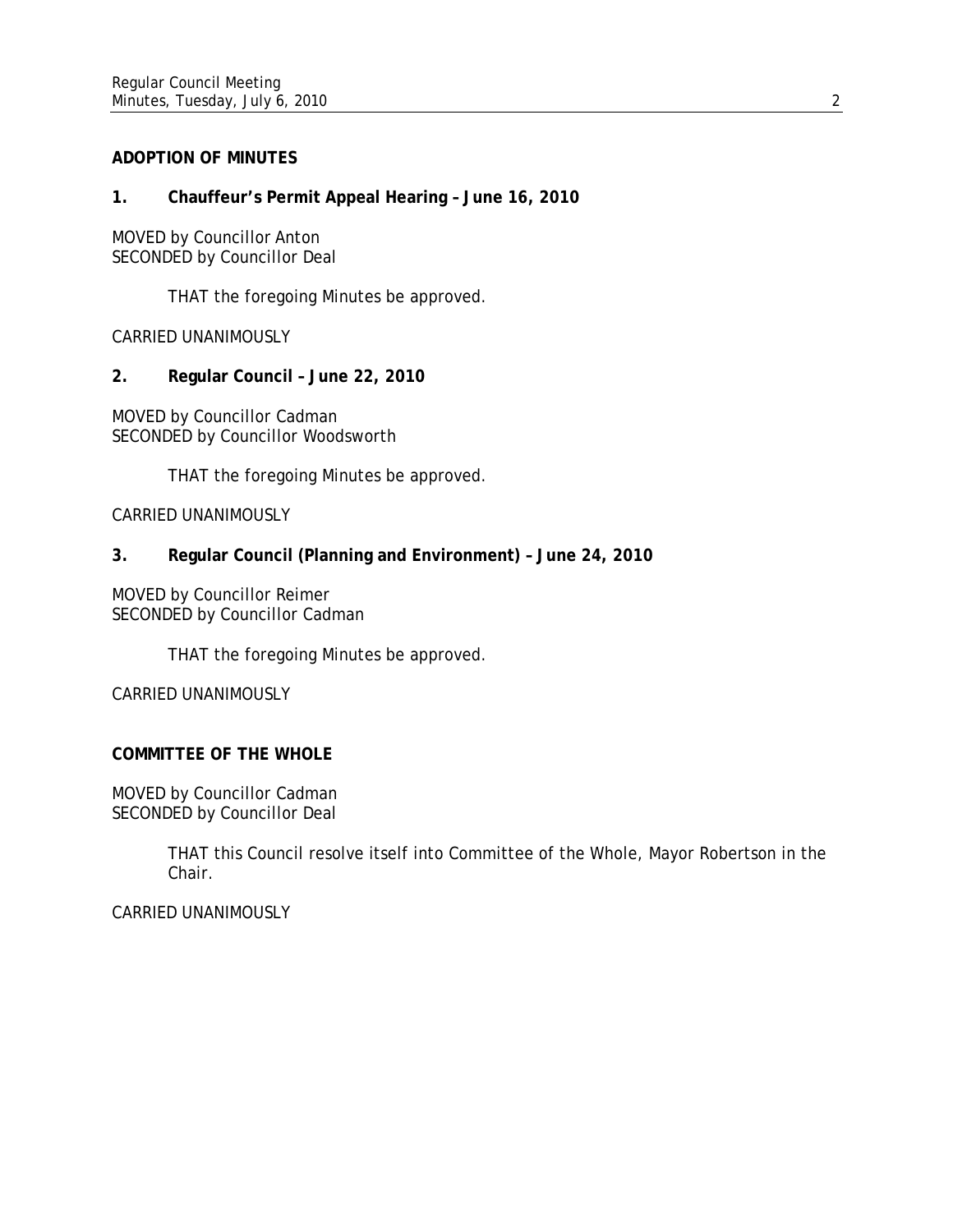#### **MATTERS ADOPTED ON CONSENT**

The Mayor noted that requests to speak to Administrative Report A4 had been received.

MOVED by Councillor Woodsworth

THAT the Administrative Report (A4) dated May 31, 2010, entitled "Celebrate Vancouver's 125<sup>th</sup> Year of Incorporation" be referred to the Standing Committee on Planning and Environment meeting to be held Thursday, July 8, 2010, at 2:00 pm, in order to hear from speakers.

#### CARRIED UNANIMOUSLY

*Mayor Robertson declared Conflict of Interest in regard to Policy Report 1 "Farmers' Market By-law Amendments and Interim Actions" as his wife is the Chair of the Vancouver Farmers' Market Board, and he would therefore not be voting on the report.* 

MOVED by Councillor Woodsworth

THAT Council adopt Administrative Reports A1, A3, A5 to A7 and Policy Report P1, on consent.

CARRIED UNANIMOUSLY

(Mayor Robertson ineligible for the vote on P1, due to Conflict of Interest)

#### **REPORT REFERENCE**

#### **1. Review of Preparedness and Response Services During Extreme Weather**

Brenda Prosken, Deputy General Manager, Community Services, and Jennifer Standeven, Acting Assistant Director of Business Operations, provided an overview of proposed preparedness and response services during extreme weather as contained within the "2010 Extreme Hot Weather Preparedness and Response Plan" put forward for Council approval.

MOVED by Councillor Jang

- A. THAT Council adopt the 2010 Extreme Hot Weather Preparedness and Response Plan dated July 5, 2010, attached to the Administrative Report dated June 28, 2010, entitled "Review of Preparedness and Response Services During Extreme Weather", for the City of Vancouver.
- B. THAT Council direct staff to further explore the need and feasibility of purchasing a potable water truck or fabricating additional water stations to provide water to areas of greatest need and/or at events during extreme heat or other emergencies.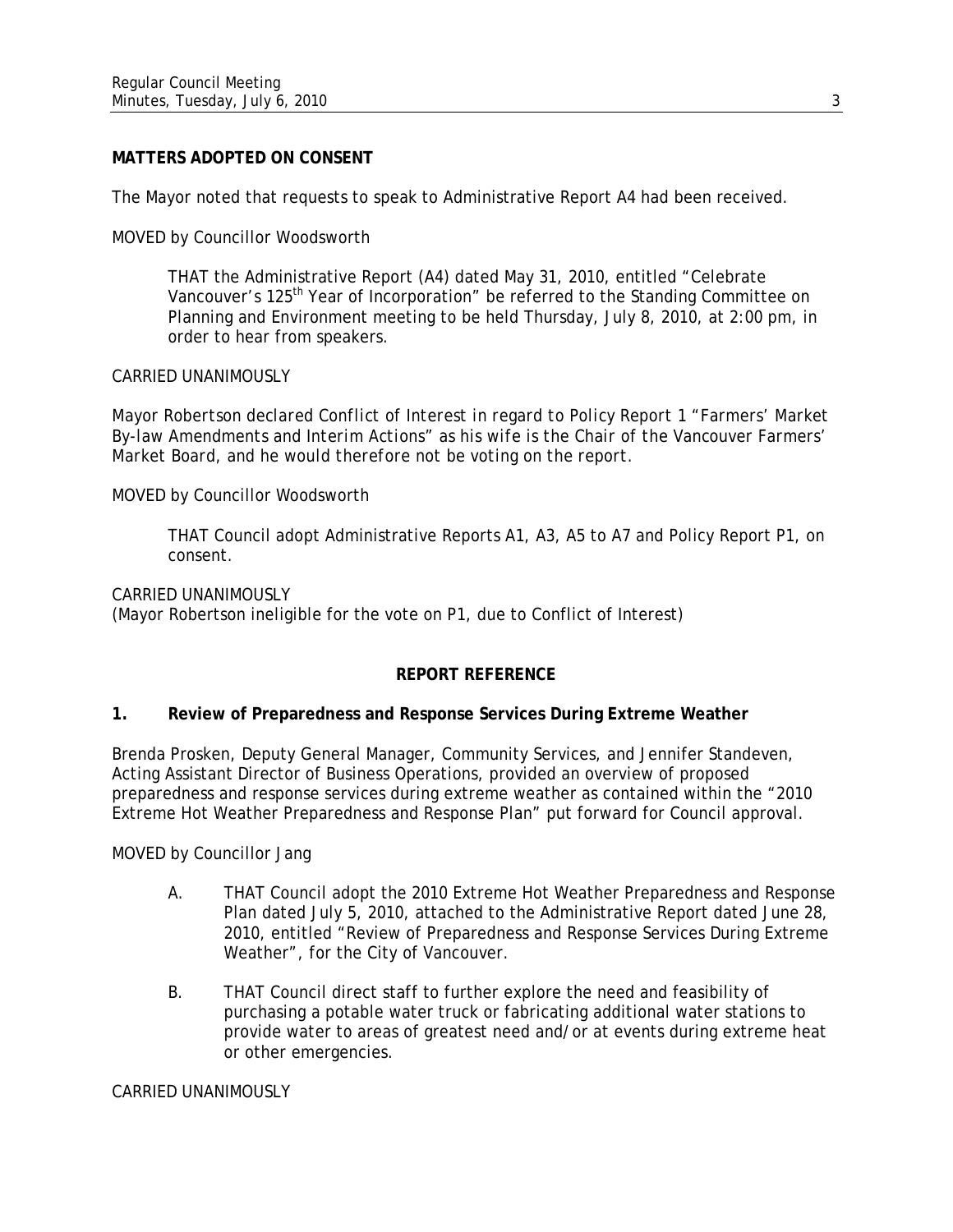# **UNFINISHED BUSINESS**

# **1. Oil Tanker Safety Experts Panel**

At its Special Council meeting on July 5, 2010, Vancouver City Council heard from expert speakers regarding oil tanker safety in the Vancouver region, and referred discussion and debate to the Regular Council meeting on July 6, 2010, as Unfinished Business.

MOVED by Councillor Reimer

THAT Council request the Metro Vancouver Port Cities Committee to further investigate the issue of oil tanker traffic in the region including the following specific areas of inquiry:

- (a) evaluating the risks of current and planned increases in oil tanker traffic and increased size of loads carried by tankers in the region, and recent changes that lower the complement of staffing on tugs escorting tankers;
- (b) identifying opportunities for municipal and public input into formal processes that may increase the amount of oil travelling by water in the region either through an increase in pipeline capacity, allowable load of ships, or size of ships;
- (c) providing a "map" of all the agencies, organizations and government legislation involved in overseeing oil tanker traffic, safety of tankers and emergency response including the responsibilities and rights of each of these parties in relation to this role;
- (d) clarifying the liability for environmental and economic impacts of a tanker spill and potential costs to taxpayers in affected municipalities; and

FURTHER THAT Council advise the Metro Vancouver Port Cities Committee that public interest and concern in this issue is high and we would welcome them providing opportunities for public consultation;

FURTHER THAT staff be requested to provide a memo on what Vancouver should specifically undertake to be prepared to respond to a spill, such as emergency responder training and volunteer recruitment; and

FURTHER THAT the Mayor advise the Federal Ministries of Transport, Infrastructure & Communities, Natural Resources, and Environment, and the Provincial Ministries of Energy, Mines & Petroleum Resources, and Environment, Port Metro Vancouver, and the Canadian Coast Guard, of Vancouver's interests and concerns on this issue.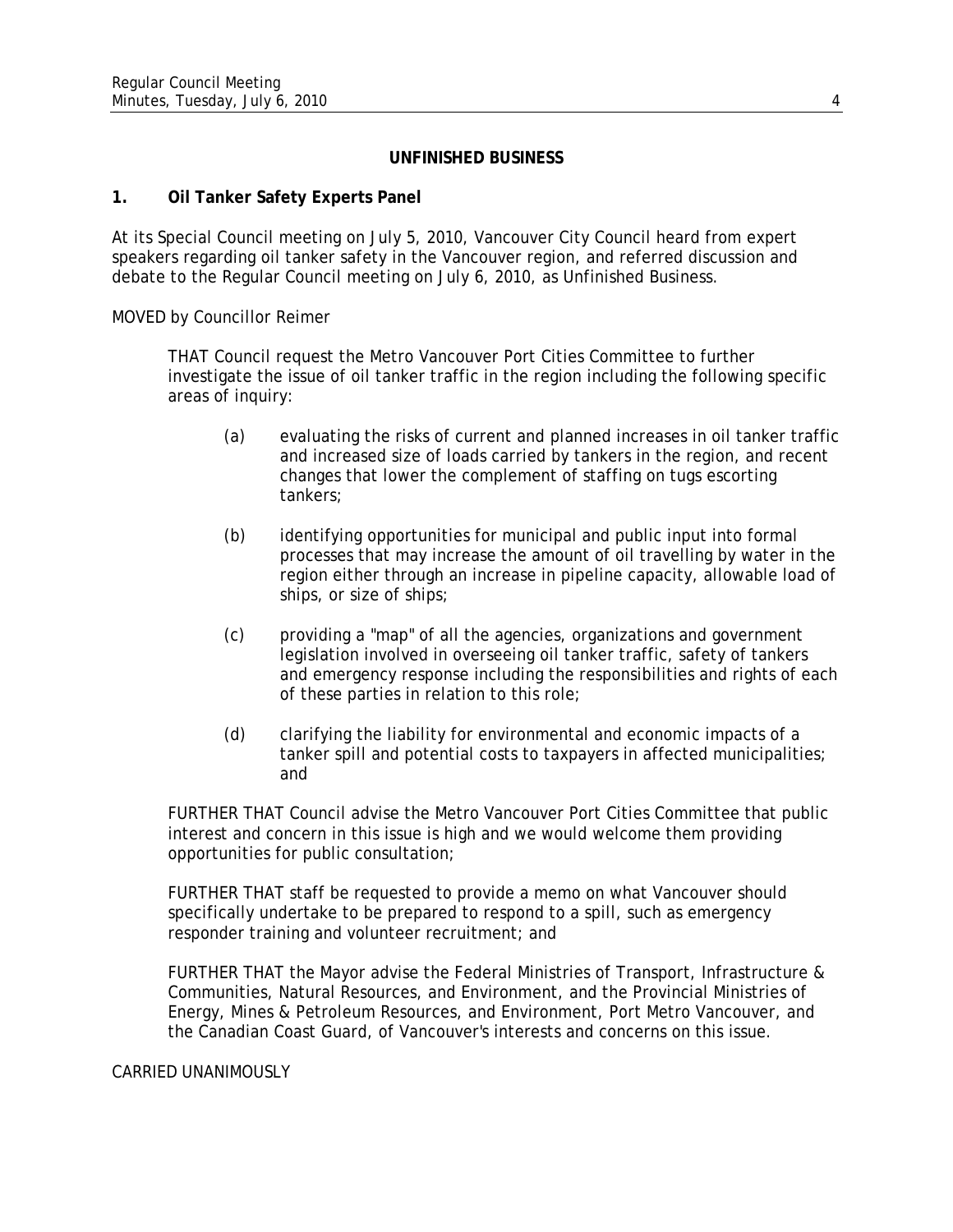#### \* \* \* \* \*

*At 3:15 pm, during discussion on Unfinished Business Item 1, Council recessed and reconvened at 3:35 pm, with all Council members present.* 

\* \* \* \* \*

## **CIVIC RECOGNITION – FREEDOM OF THE CITY – ART PHILLIPS**

The Mayor presented Mr. Art Phillips with the "Freedom of the City", and acknowledged his significant contributions to the city as a former Mayor and Alderman, as well as a Member of Parliament for Vancouver Centre, and Commissioner of the Critical Industries for the Province.

Mr. Phillips received a framed Scroll and Freedom Medal commemorating his achievement in being granted the "Freedom of the City".

Following the presentation, the Mayor invited Council members and guests to the foyer outside Council Chamber for a reception in honour of Mr. Phillips.

\* \* \* \* \*

*The Council recessed at 3:45 pm and, following a reception in the foyer outside Council Chamber, reconvened at 4:20 pm to continue discussion on Unfinished Business Item 1.* 

\* \* \* \* \*

#### **ADMINISTRATIVE REPORTS**

#### **Engineering Services**

## **1. Proposed Closure of a Portion of Road Adjacent to 636 Powell Street June 22, 2010**

THAT Council close and stop-up the approximately 350 square foot portion of road being: [PID: 016-163-362] The North 7 Feet of Lot 6 Block 52 District Lot 196 Plan 196 and [PID: 016-163-389] The North 7 Feet of Lot 7 Block 52 District Lot 196 Plan 196 (hereinafter, the "Road Portion"), the same as generally shown hatched on the plan attached as Appendix "A", subject to the Road Portion being consolidated with the abutting City-owned Lots 1 to 5, and Lots 6 and 7 Both Except the North 7 Feet Now Road, All of Block 52 District Lot 196 Plan 196, the same as shown in heavy outline in Appendix "A" to the Administrative Report dated June 22, 2010, entitled "Proposed Closure of a Portion of Road Adjacent to 636 Powell Street", to the satisfaction of the Director of Legal Services.

ADOPTED ON CONSENT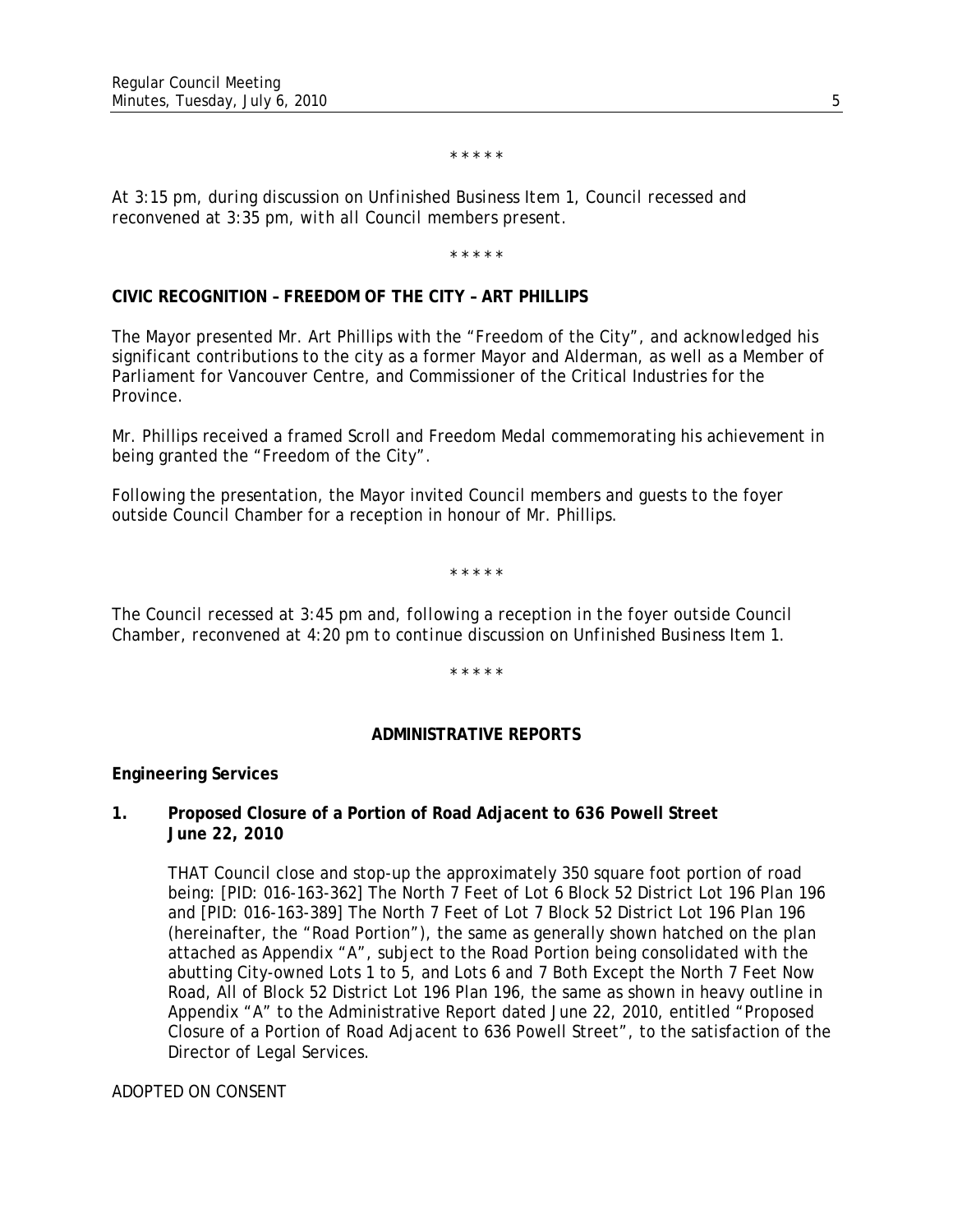## **Finance, Budgets, Grants, Contracts**

**2. User Fee Increases – Civic Theatres June 28, 2010** 

MOVED by Councillor Anton

- A. THAT Council approve the following user fee increases for Civic Theatres:
	- i) Rental rate increases as outlined in the Schedule of Rental Rates for Civic Theatres as contained in Appendix A to the Administrative Report dated June 28, 2010, entitled "User Fee Increases – Civic Theatre", effective September 1, 2010;
	- ii) Ticket surcharge increases of \$0.25 per ticket, effective July 1, 2010.
- B. THAT Council approve an increase to the Theatre Rental Grants budget for September to December, estimated to be \$40,000, to cover scheduled theatre uses for the remainder of the calendar year, with the source of funds for fiscal 2010 to be the existing Community Services operating budget, and 2011 funding to be considered as part of the 2011 budget process.

CARRIED UNANIMOUSLY (Councillor Jang absent for the vote)

# **3. Award of Contract for Radio Frequency Identification (RFID) Equipment June 25, 2010**

- A. THAT, subject to the conditions set out in B, C and D below, the City Librarian be authorized to enter into a contract with 3M Company for the purchase of RFID equipment and tags at an estimated value of \$2,067,525 plus HST (less any municipal rebate received), with the funding to be provided by the 2009 and 2010 Library Basic Capital Budgets for RFID.
- B. THAT the Director of Legal Services and the City Librarian (or the Library's Director Corporate Services) be authorized to execute and deliver on behalf of the Library all legal documents required to implement A above.
- C. THAT all such legal documents be on terms and conditions satisfactory to the City Librarian and the Director of Legal Services.
- D. THAT no legal rights or obligations will be created or arise by Vancouver Public Library Board's and Vancouver City Council's adoption of A, B and C above unless and until such legal documents are executed and delivered by the Director of Legal Services and the City Librarian (or Library's Director of Corporate Service).

ADOPTED ON CONSENT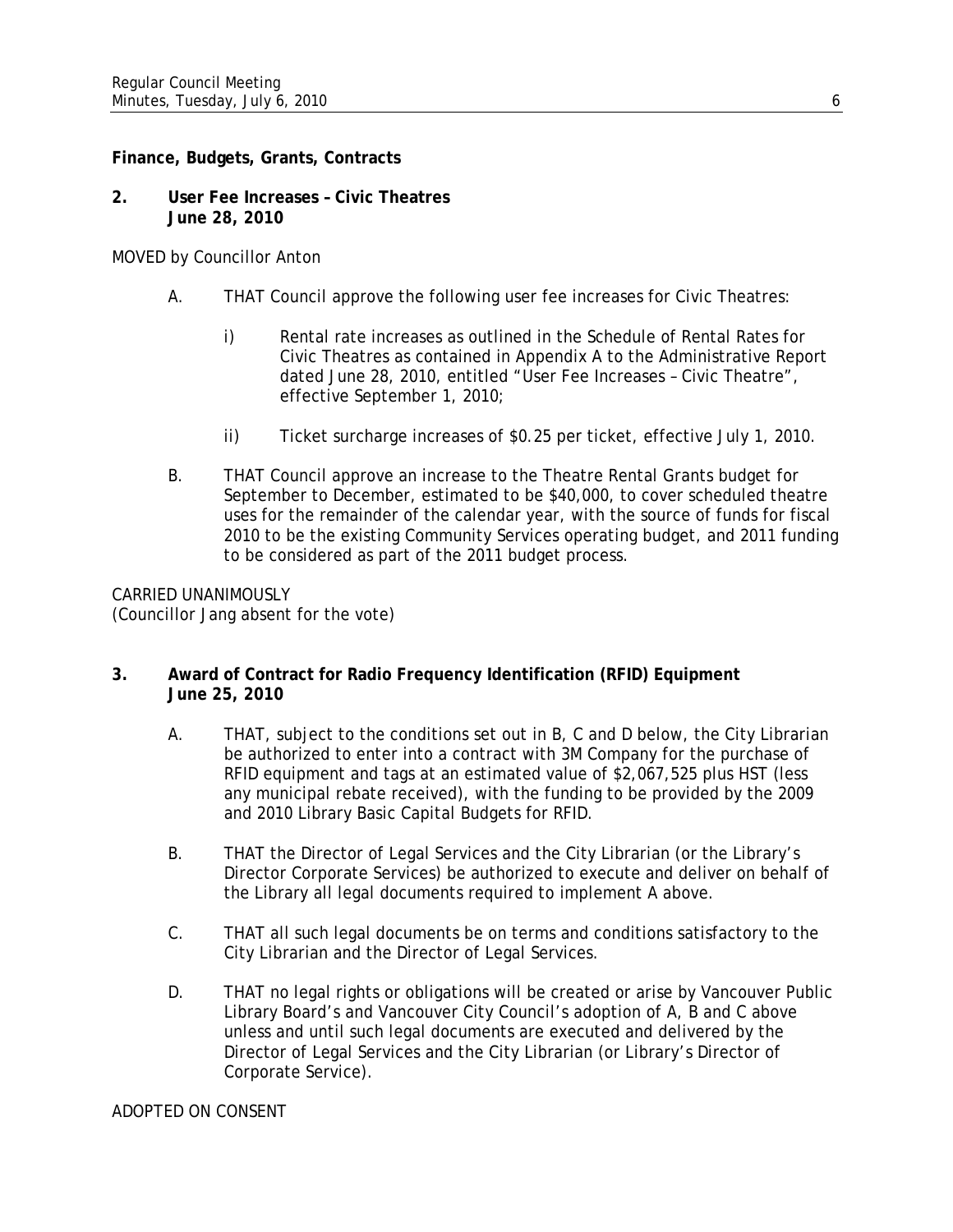# **4. Celebrate Vancouver's 125th Year of Incorporation May 31, 2010**

This report was referred to the Standing Committee on Planning and Environment meeting on Thursday, July 8, 2010, in order to hear from speakers.

## **Housing, Zoning, Development, Heritage, Culture**

**5. Form of Development: 288 West 1st Avenue June 14, 2010** 

> THAT the form of development for this site known as 236 – 298 West 1**st** Avenue (288 West 1**st** Avenue being the application address) be approved generally as illustrated in the Development Application Number DE411938, prepared by Cressey (Cook) Development and stamped "Received, Community Service Group, Development Services, October 22, 2008", provided that the Director of Planning may approve design changes which would not adversely affect either the development character of the site or adjacent properties.

## ADOPTED ON CONSENT

## **6. Vancouver Heritage Register – Annual Update June 30, 2010**

- A. THAT the Vancouver Heritage Register be amended to include the five heritage buildings, one grouping of street trees and one monument, all publicly nominated, as listed in Appendix A of the Administrative Report dated June 30, 2010, entitled "Vancouver Heritage Register – Annual Update" and documented in Appendix B of that report.
- B. THAT the Vancouver Heritage Register be amended by deleting the addresses of two buildings demolished in 2009, and the listing of one tree, listed in Appendix C of the Administrative Report dated June 30, 2010, entitled "Vancouver Heritage Register – Annual Update".
- C. THAT the Vancouver Heritage Register be amended to change the addresses of seven buildings listed in Appendix D of the Administrative Report dated June 30, 2010, entitled "Vancouver Heritage Register – Annual Update".

ADOPTED ON CONSENT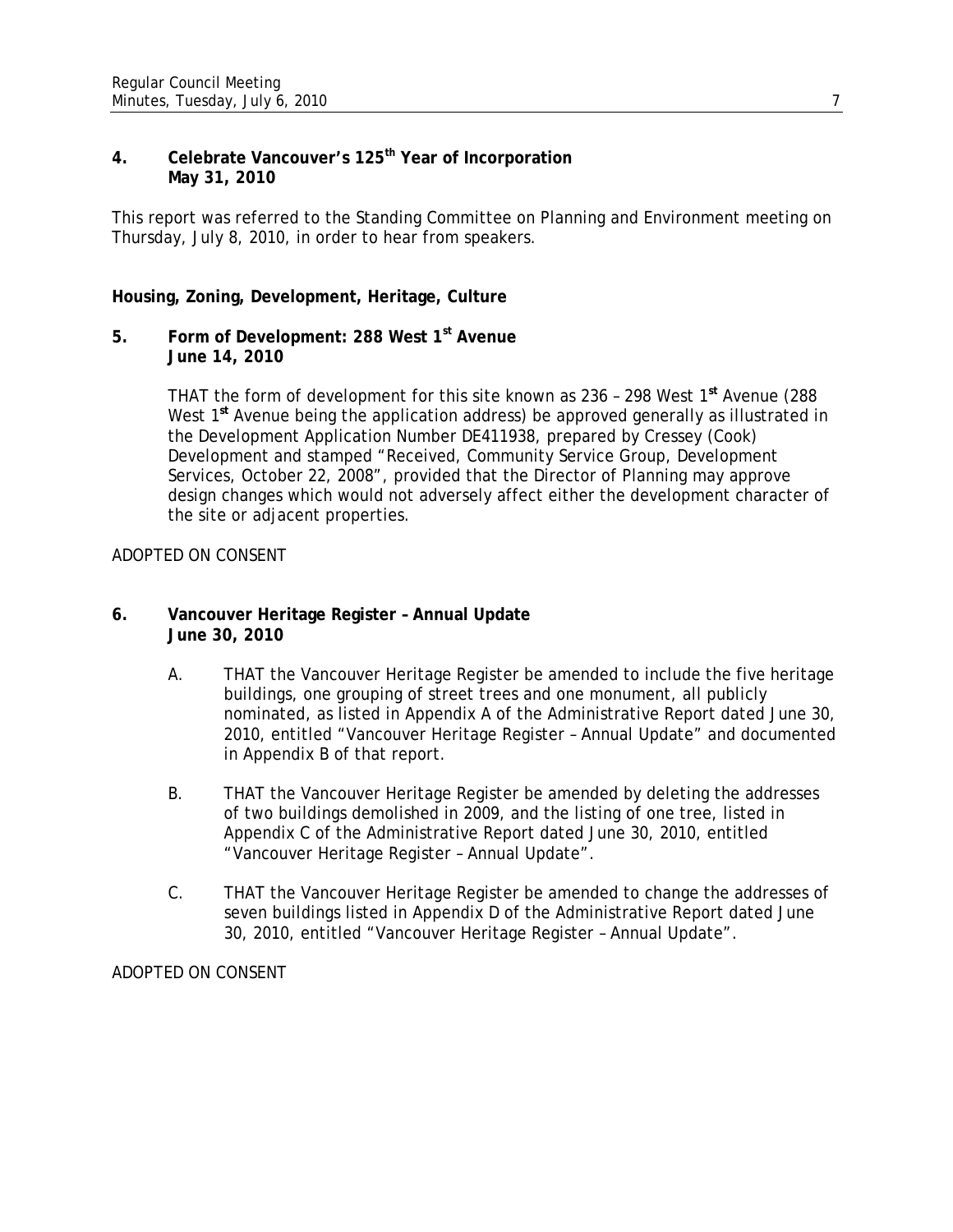#### **7. Award of Tender for T-2010-12 Stanley Park and English Bay Seawall Reconstruction July 5, 2010**

- A. THAT, subject to the conditions set out in B, C and D below, Council authorize a contract with Graham Infrastructure Ltd. for the reconstruction of the seawall at Stanley Park and English Bay at an estimated cost of \$3,527,818 plus applicable taxes; sources of funding to be the 2010 Capital Budgets for Stanley Park Seawall Rehabilitation and English Bay Seawall Improvements.
- B. THAT the General Manager of the Vancouver Board of Parks and Recreation and the Director of Legal Services be authorized to execute and deliver on behalf of the City all legal documents required to implement A above.
- C. THAT all such legal documents be on terms and conditions satisfactory to the General Manager of the Vancouver Board of Parks and Recreation and the Director of Legal Services.
- D. THAT no legal rights or obligations will be created or arise by Council's adoption of A, B and C above unless and until such legal documents are executed and delivered by the General Manager of the Vancouver Board of Parks and Recreation and the Director of Legal Services.

# ADOPTED ON CONSENT

# **POLICY REPORTS**

## **1. Farmers' Market By-law Amendments and Interim Actions June 30, 2010**

A. THAT, in support of Farmers' Markets in the City, the Director of Planning be instructed to make application to amend the Zoning and Development By-law, the Zoning and Development Fee By-law, the First Shaughnessy Official Development Plan By-law, and the First Shaughnessy District By-law generally as set out in Appendix A of the Policy Report dated June 30, 2010, entitled "Farmers' Market By-law Amendments and Interim Actions";

FURTHER THAT the Director of Legal Services be instructed to prepare the necessary amending by-laws, generally in accordance with Appendix A of the Policy Report, for consideration at the Public Hearing;

AND FURTHER THAT the amending by-laws be referred to a Public Hearing.

B. THAT amendments to the License By-law to provide a definition and licence fee for Farmers' Market, generally as presented in Appendix C of the Policy Report dated June 30, 2010, entitled "Farmers' Market By-law Amendments and Interim Actions", be approved; and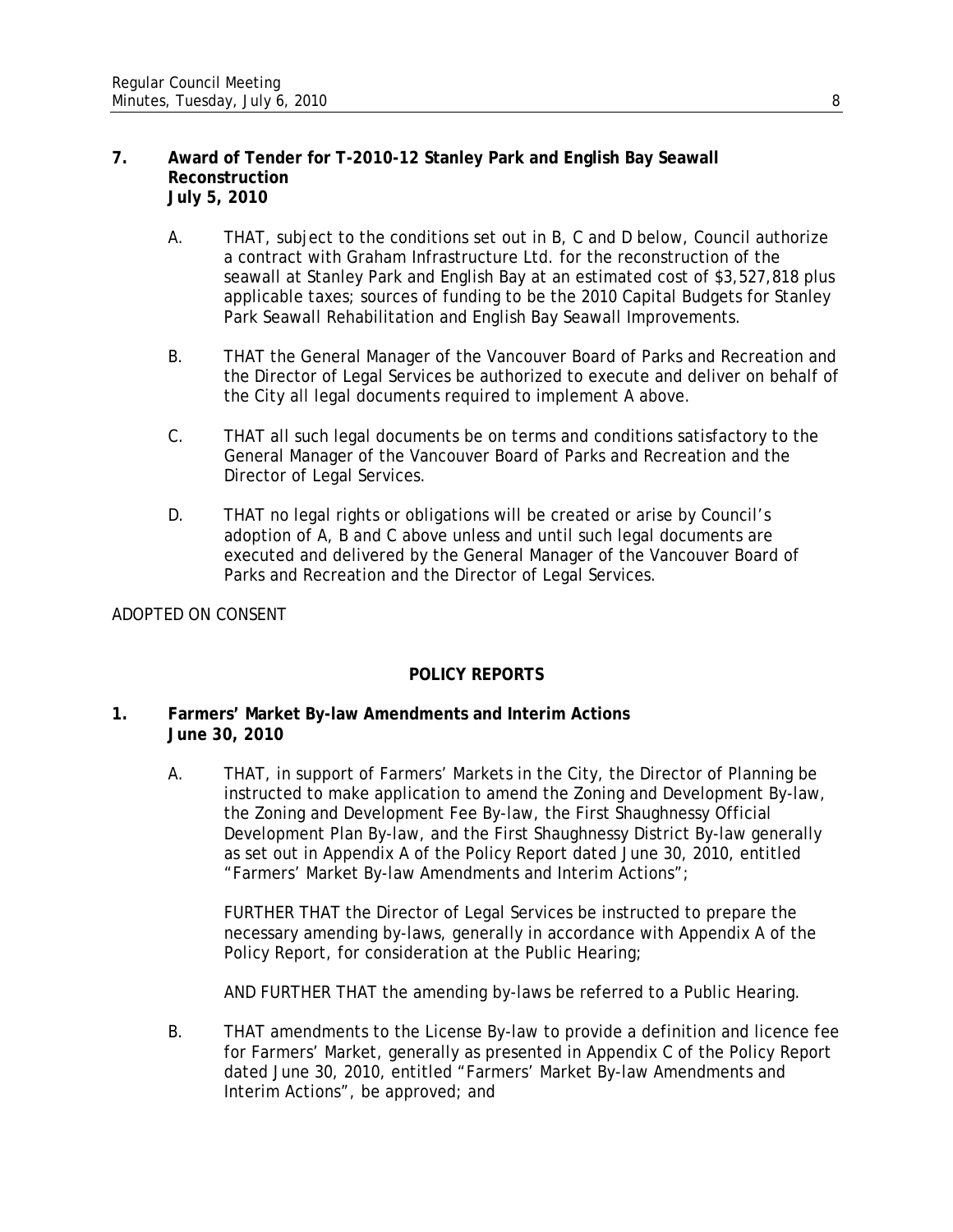FURTHER THAT the Director of Legal Services be instructed to bring forward the necessary by-law, generally in accordance with Appendix C of the Policy Report, for enactment.

C. THAT an amendment to Schedule A of the Street Vending By-law to provide for Farmers' Market vendor permit fees, generally as presented in Appendix D of the Policy Report dated June 30, 2010, entitled "Farmers' Market By-law Amendments and Interim Actions", be approved; and

FURTHER THAT the Director of Legal Services be instructed to bring forward the necessary by-law, generally in accordance with Appendix D of the Policy Report, for enactment.

- D. THAT, if Council approves the amendments to the Zoning and Development Bylaw in A above, then Council adopt the "Interim Guidelines for Farmers' Markets in the City of Vancouver" to be used in the consideration of applications for farmers' markets, generally as outlined in Appendix B of the Policy Report dated June 30, 2010, entitled "Farmers' Market By-law Amendments and Interim Actions".
- E. THAT Council direct the Director of Planning to report back on the effectiveness of these initiatives, with a report back following the 2012 winter farmers' market season.
- F. THAT Council ask the Park Board to consider A, B, C, D, and E above with a view to aligning its permits, processes and fees for farmers' markets.

# ADOPTED ON CONSENT

# **RISE FROM COMMITTEE OF THE WHOLE**

MOVED by Councillor Cadman

THAT the Committee of the Whole rise and report.

CARRIED UNANIMOUSLY

# **ADOPT REPORT OF COMMITTEE OF THE WHOLE**

MOVED by Councillor Deal SECONDED by Councillor Cadman

THAT the report of the Committee of the Whole be adopted.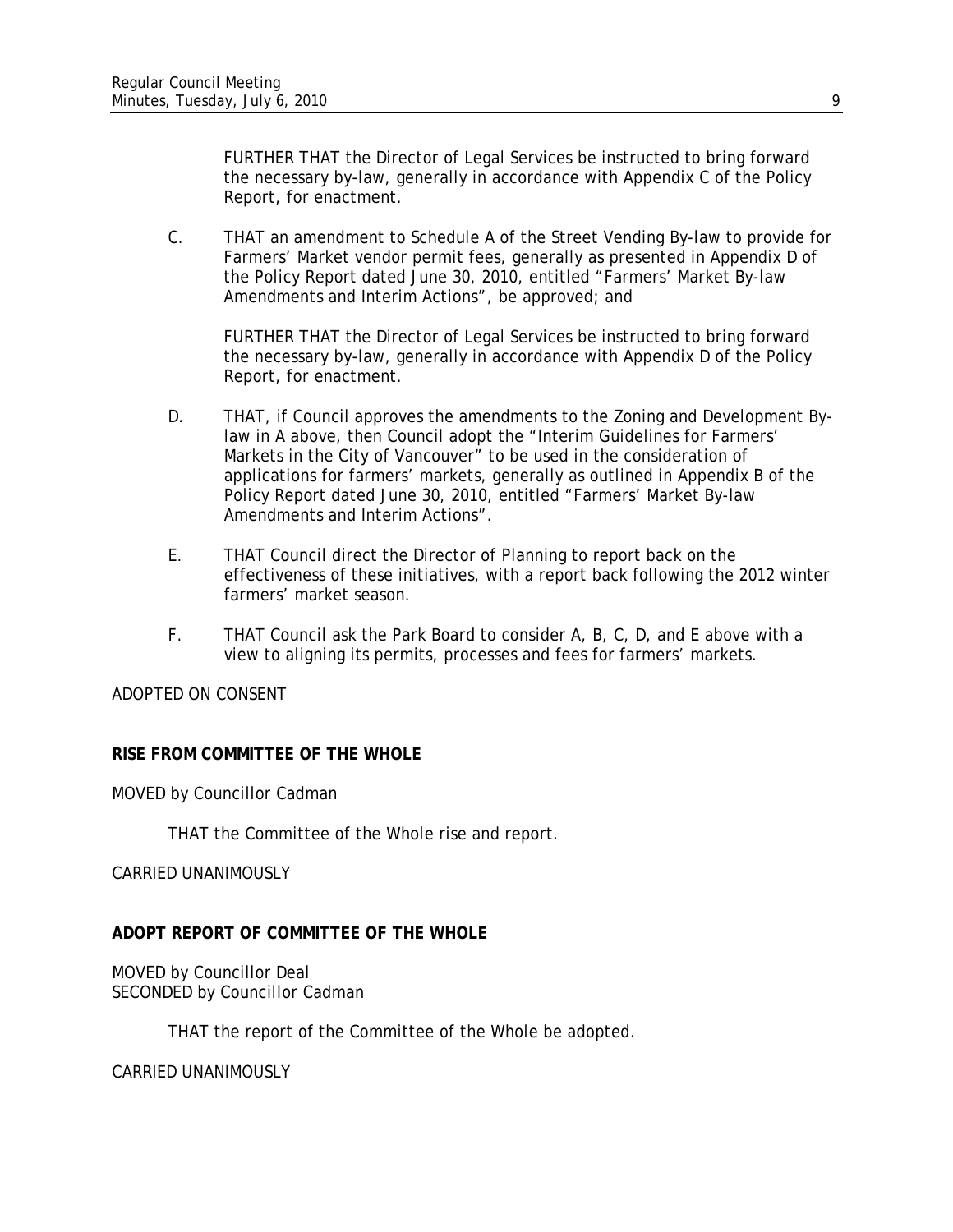## **BY-LAWS**

MOVED by Councillor Woodsworth SECONDED by Councillor Cadman

> THAT Council enact the by-laws listed on the agenda for this meeting as numbers 1 to 6 and 8 inclusive, and authorize the Mayor and City Clerk to sign and seal the enacted by-laws.

CARRIED UNANIMOUSLY (Councillors Jang and Stevenson absent for the vote)

MOVED by Councillor Woodsworth SECONDED by Councillor Deal

> THAT Council, except for those members ineligible to vote as noted below, enact the by-laws listed on the agenda for this meeting as numbers 7, 9 and 10 inclusive, and authorize the Mayor and City Clerk to sign and seal the enacted by-laws.

CARRIED UNANIMOUSLY (Councillors Jang and Stevenson absent for the vote)

- **1. A By-law to approve a standard form of encroachment agreement between the City and Canada Place Corporation regarding certain encroachments on, over, or under certain streets and statutory rights of way owned by the City** (By-law No. 10082)
- **2. A By-law to approve a standard form of encroachment agreement between the City and B.C. Pavilion Corporation regarding certain encroachments on, over, or under certain streets and statutory rights of way owned by the City** (By-law No. 10083)
- **3. A By-law to amend Energy Utility System By-law No. 9552 regarding miscellaneous amendments** (By-law No. 10084)
- **4. A By-law to amend Protection of Trees By-law No. 9958 regarding various housekeeping matters** (By-law No. 10085)
- **5. A By-law to amend Subdivision By-law No. 5208 regarding 3583 West 39th Avenue and 3593 West 39th Avenue** (By-law No. 10086)
- **6. A By-law to amend Subdivision By-law No. 5208 regarding 2272 East 54th Avenue**  (By-law No. 10087)
- **7. A By-law to amend Zoning and Development By-law No. 3575 to rezone an area to CD-1 (6708 – 6776 Granville Street)** (By-law No. 10088) *(Councillors Deal and Stevenson ineligible to vote)*
- **8. A By-law to amend Subdivision By-law No. 5208 regarding 6708 6776 Granville Street** (By-law No. 10089)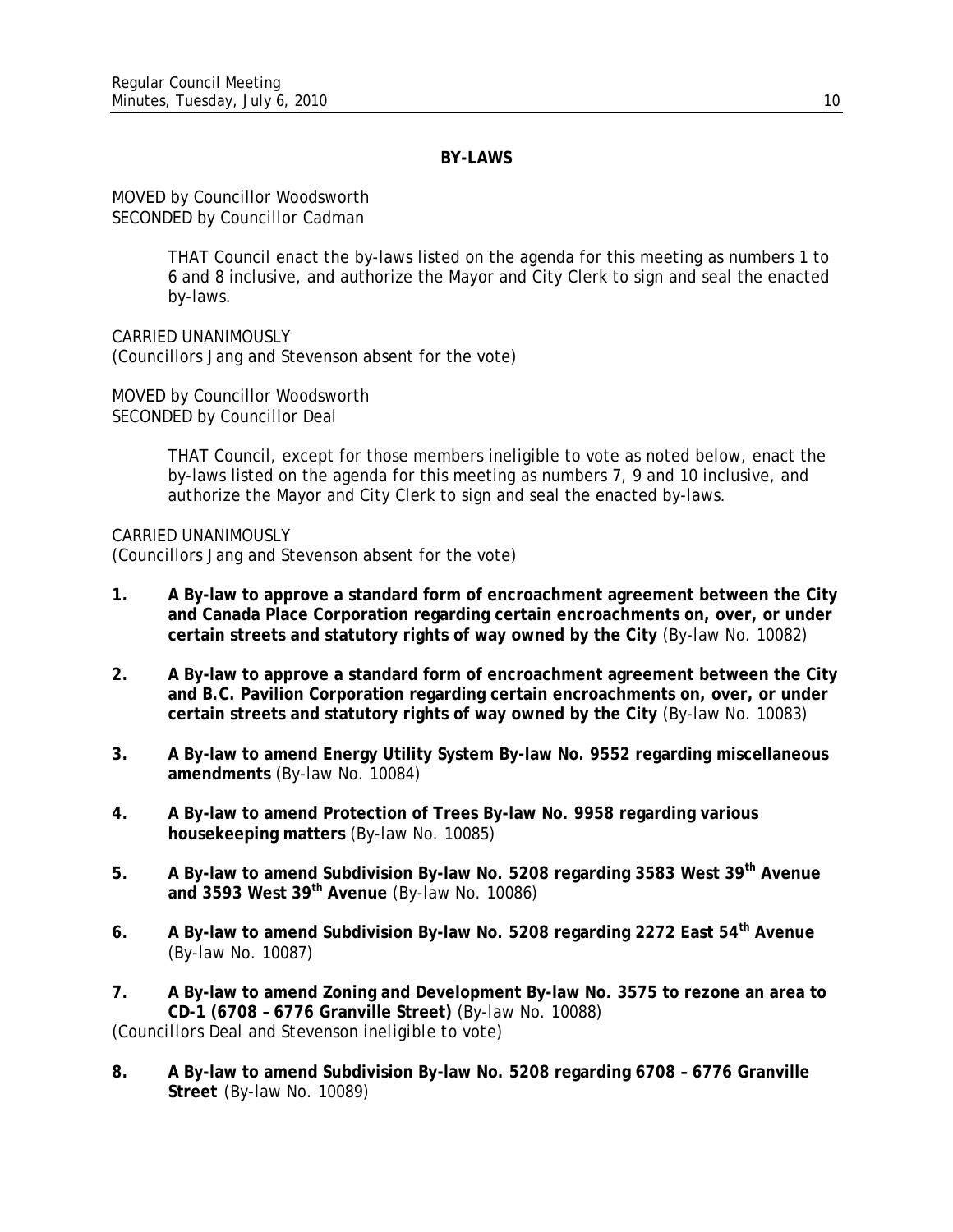# **9. A By-law to amend Zoning and Development By-law No. 3575 regarding demolition of residential rental buildings in C districts** (By-law No. 10090)

*(Councillors Chow and Stevenson ineligible to vote)* 

# **10. A By-law to amend Zoning and Development By-law No. 3575 to rezone an area to CD-1 (2967 Grandview Highway)** (By-law No. 10091)

*(Councillors Chow and Stevenson ineligible to vote)* 

# **MOTIONS**

# **A. Administrative Motions**

# **1. Closure of a Portion of Road Adjacent to 636 Powell Street**

MOVED by Councillor Woodsworth SECONDED by Councillor Louie

## THAT WHEREAS:

- 1. The City of Vancouver is the owner of all the streets and lanes lying within the limits of the City of Vancouver;
- 2. There is a proposal to redevelop City-owned Lots 1 to 5, and Lots 6 and 7 Both Except the North 7 Feet Now Road, All of Block 52 District Lot 196 Plan 196;
- 3. The proposal requires the closure of portions of Powell Street, east of Princess Avenue;
- 4. The 7 foot wide portions of road to be closed and stopped-up are legally described as [PID: 016-163-362] The North 7 Feet of Lot 6 and [PID: 016-163- 389] The North 7 Feet of Lot 7, Both of Block 52 District Lot 196 Plan 196 ("The North 7 Feet of Lots 6 and 7");
- 5. The North 7 Feet of Lots 6 and 7 were both established as road by document filed 32694 in 1941;
- 6. The said portions of road are no longer required for municipal purposes.

THEREFORE BE IT RESOLVED THAT [PID: 016-163-362] The North 7 Feet of Lot 6 and [PID: 016-163-389] The North 7 Feet of Lot 7, Both of Block 52 District Lot 196 Plan 196, both established as road by document filed 32694, be closed and stopped-up, subject to the said portions of closed road being consolidated with Lots 1 to 5, and Lots 6 and 7 Both Except the North 7 Feet Now Road, All of Block 52 District Lot 196 Plan 196 to create a single parcel to the satisfaction of the Director of Legal Services.

#### CARRIED UNANIMOUSLY

(Councillors Jang and Stevenson absent for the vote)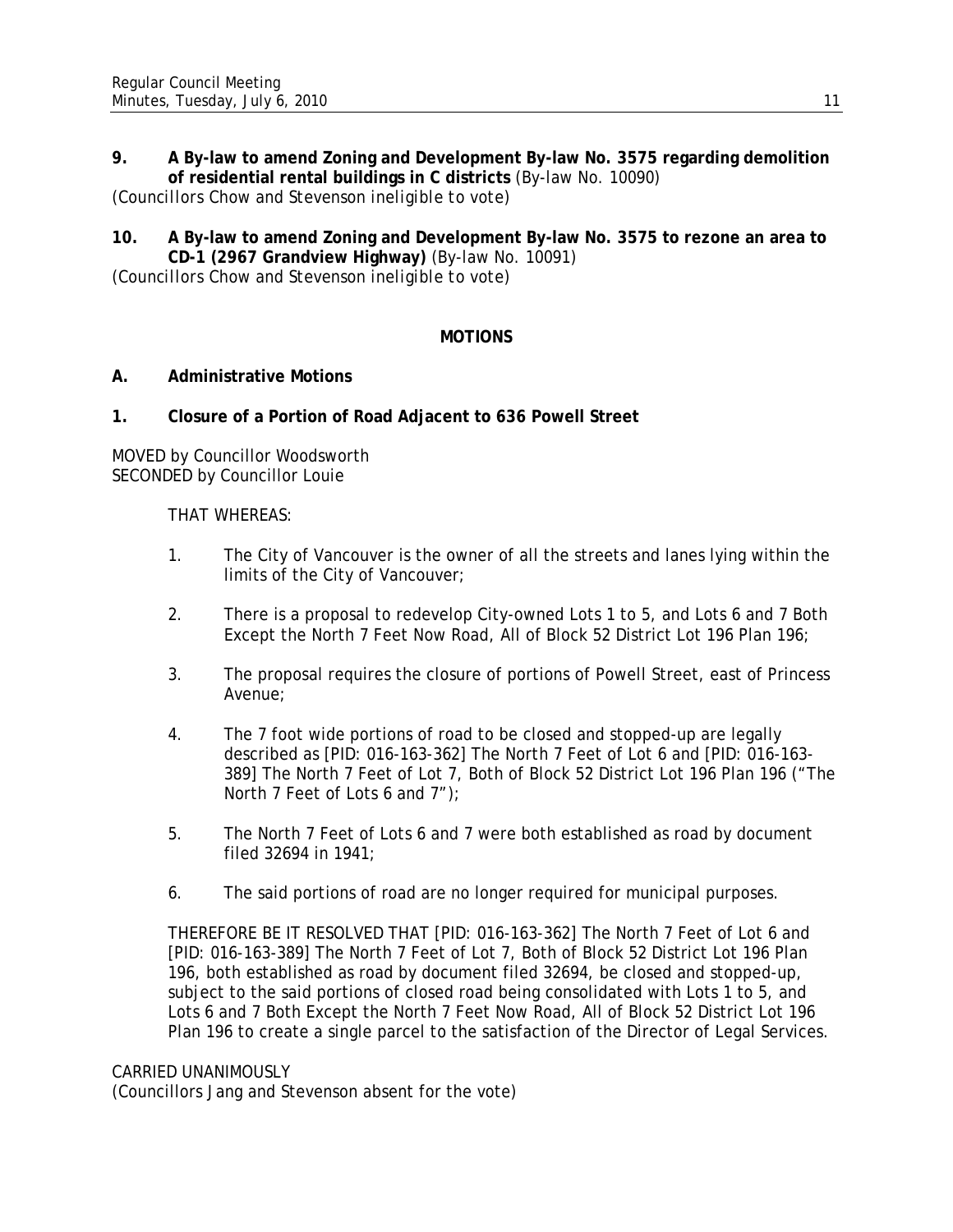## **B. Motions on Notice**

#### **1. Request for Leave of Absence – Councillor Stevenson**

MOVED by Councillor Cadman SECONDED by Councillor Deal

> THAT Councillor Stevenson be granted Leave of Absence for Civic Business from the Standing Committee on City Services and Budgets and the Standing Committee on Planning and Environment meetings to be held Thursday, July 22, 2010, in order to attend the UBCM Executive Meetings.

CARRIED UNANIMOUSLY (Councillor Jang absent for the vote)

## **2. Housing on Top of the New Downtown Eastside Library**

#### *Note: The motion below contains revisions to the original Motion on Notice.*

MOVED by Councillor Woodsworth SECONDED by Councillor Louie

WHEREAS:

- 1. Carnegie Community Action Project's (CCAP) visioning process with 1200 people found that DTES residents need and want more low income housing in the DTES;
- 2. The new library on Hastings Street presents a great opportunity for more housing without having to pay for the cost of land;
- 3. Residents in the CCAP process said they wanted all types of low income housing, for families, children, seniors, Aboriginal people, people who live independently and people who need supports;
- 4. Market housing rents for amounts that are too high for most DTES residents to afford; and
- 5. Market housing in the DTES will create ripple effects that serve to increase property values, push up rents in nearby hotels, and displace long term residents.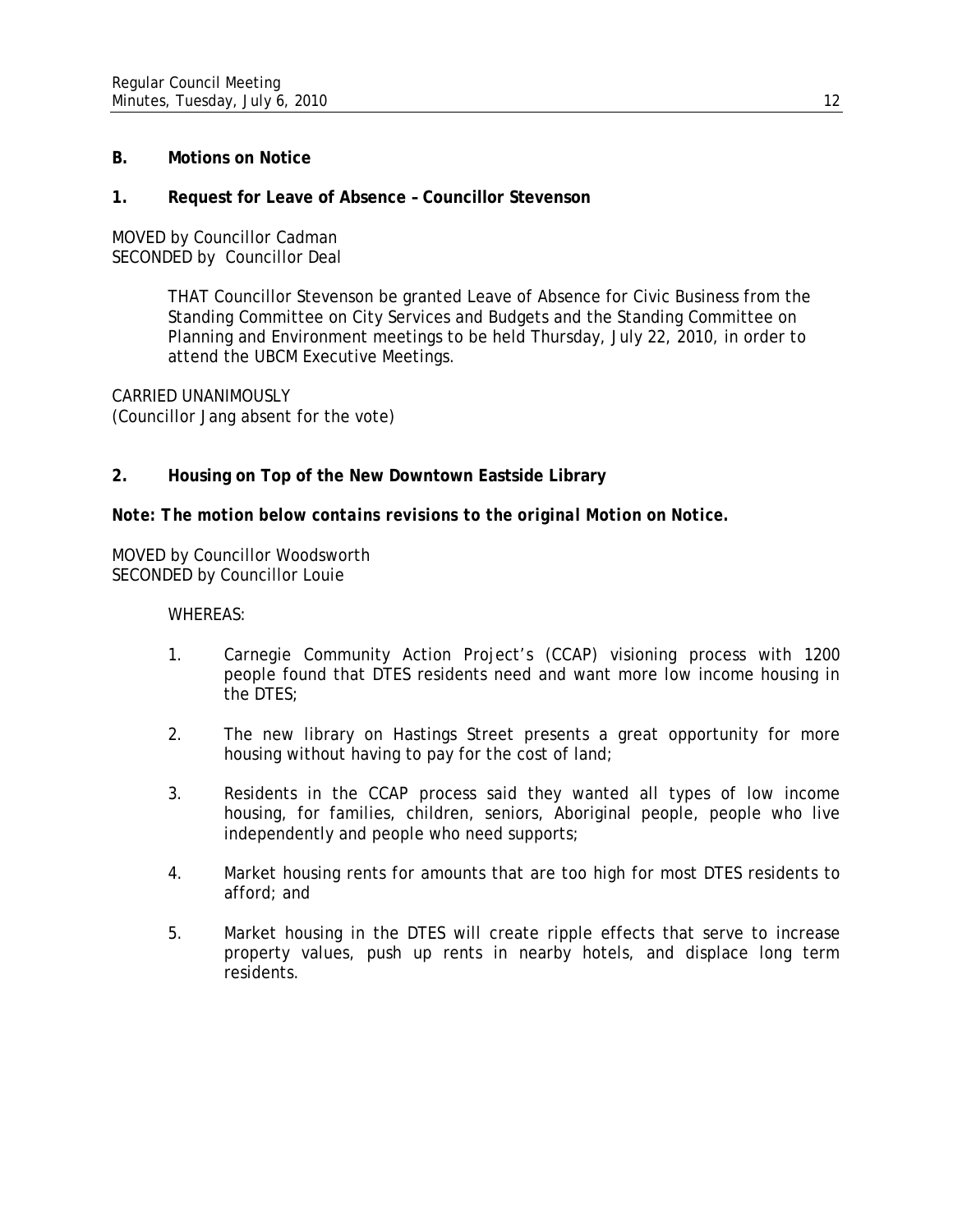THEREFORE BE IT RESOLVED THAT the City of Vancouver instruct its staff to work with the Library Board, BC Housing and non-profit housing providers to explore the possibility for social housing for low income people to be built on top of the new library.

## referred

## REFERRAL MOVED by Councillor Reimer

 THAT the motion be referred to staff for a report back on the implications of the motion.

CARRIED (Councillor Jang absent for the vote) (Councillor Anton opposed)

## **3. Accounting for Density**

## *Note: The motion below contains revisions to the original Motion on Notice..*

MOVED by Councillor Anton SECONDED by Councillor Woodsworth

#### WHEREAS

- 1. The City approves a number of development applications every year which result in additional density, and those approvals result in a variety of public benefits, including heritage retention, public spaces, childcare, and more recently, under the STIR program, rental housing;
- 2. The calculation of the value of density is complex and not always easily understood by the general public;
- 3. Density transactions do not form part of the City's financial statements or annual reporting;

## THEREFORE BE IT RESOLVED

1. THAT staff reports involving the approval of additional density be written to provide sufficient detail so as to enhance the transparency of density transactions while respecting proprietary information and private sector confidentiality.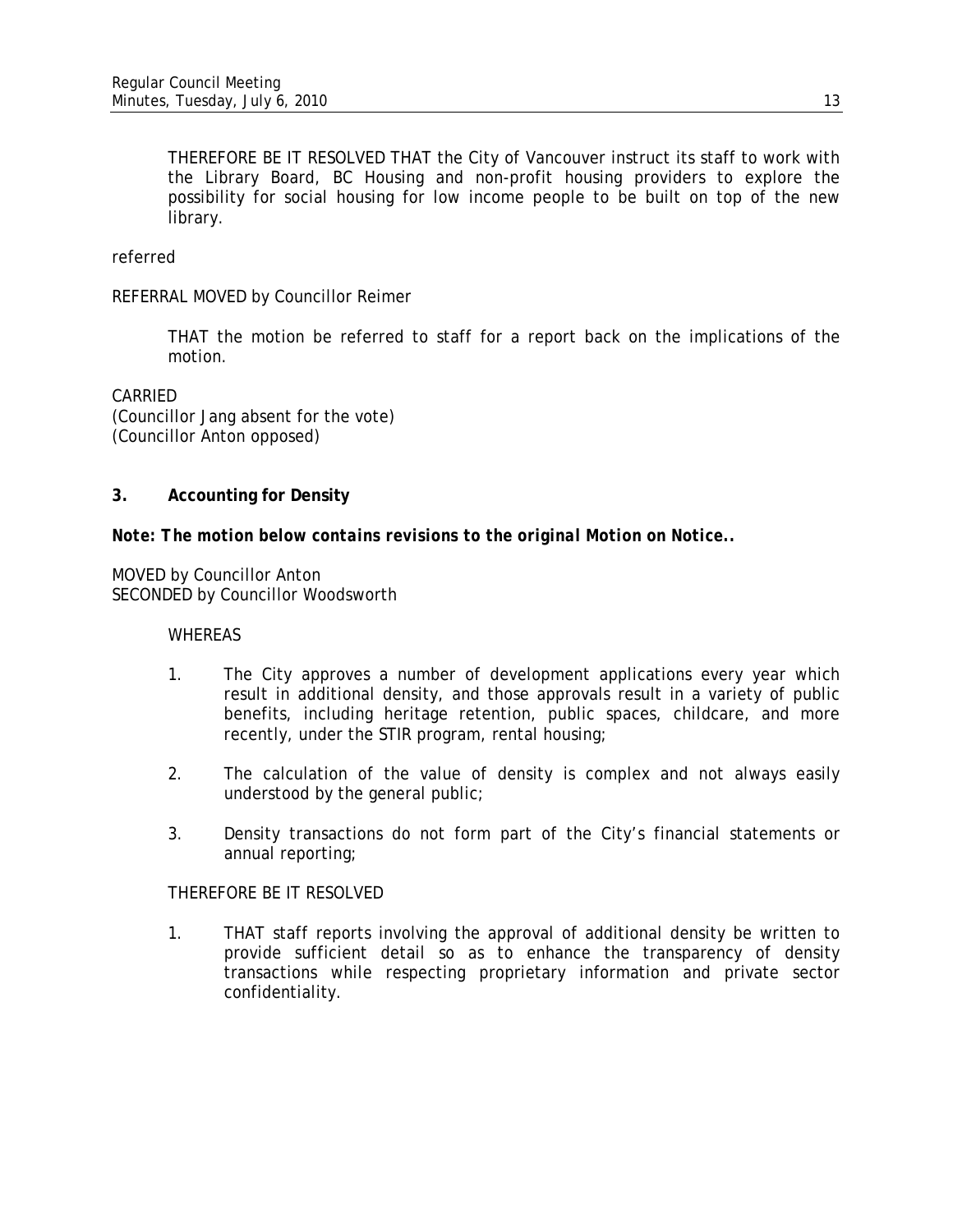2. THAT staff be directed to report back annually on the additional density approved each year, showing the financial implications to the city and the public benefits achieved.

#### referred

The Mayor noted that a request to speak to Motion on Notice B3 had been received.

REFERRAL MOVED by Councillor Deal SECONDED by Councillor Woodsworth

> THAT the motion be referred to the Standing Committee on Planning and Environment meeting to be held Thursday, July 8, 2010, at 2:00 pm, in order to hear from speakers.

CARRIED UNANIMOUSLY (Councillor Jang absent for the vote)

## **4. Mayor's West End Community Advisory Committee**

MOVED by Mayor Robertson SECONDED by Councillor Reimer

> WHEREAS on April 8, 2010 Council adopted a recommendation to "implement an innovative approach to engage the West End community in an open discussion on issues of community needs including affordable housing";

AND WHEREAS two public meetings were arranged by the City Manager in consultation with the Managing Director of the Social Development Department and the Director of Planning, subsequent to this recommendation being adopted;

AND WHEREAS at the two public meetings held with the West End community it was indicated that the community would strongly support an interim measure to a planning process being initiated in the area, that allows the community to solicit community feedback on priorities and express community priorities to the City and developers;

AND WHEREAS the West End is one of six communities in the City that is in line for a community planning process and the current budget challenges indicate these six planning processes may take many years to be completed;

AND WHEREAS these circumstances provide an opportunity to pilot an innovative engagement approach that can be evaluated as a potential interim measure for all communities waiting for official planning processes to be initiated;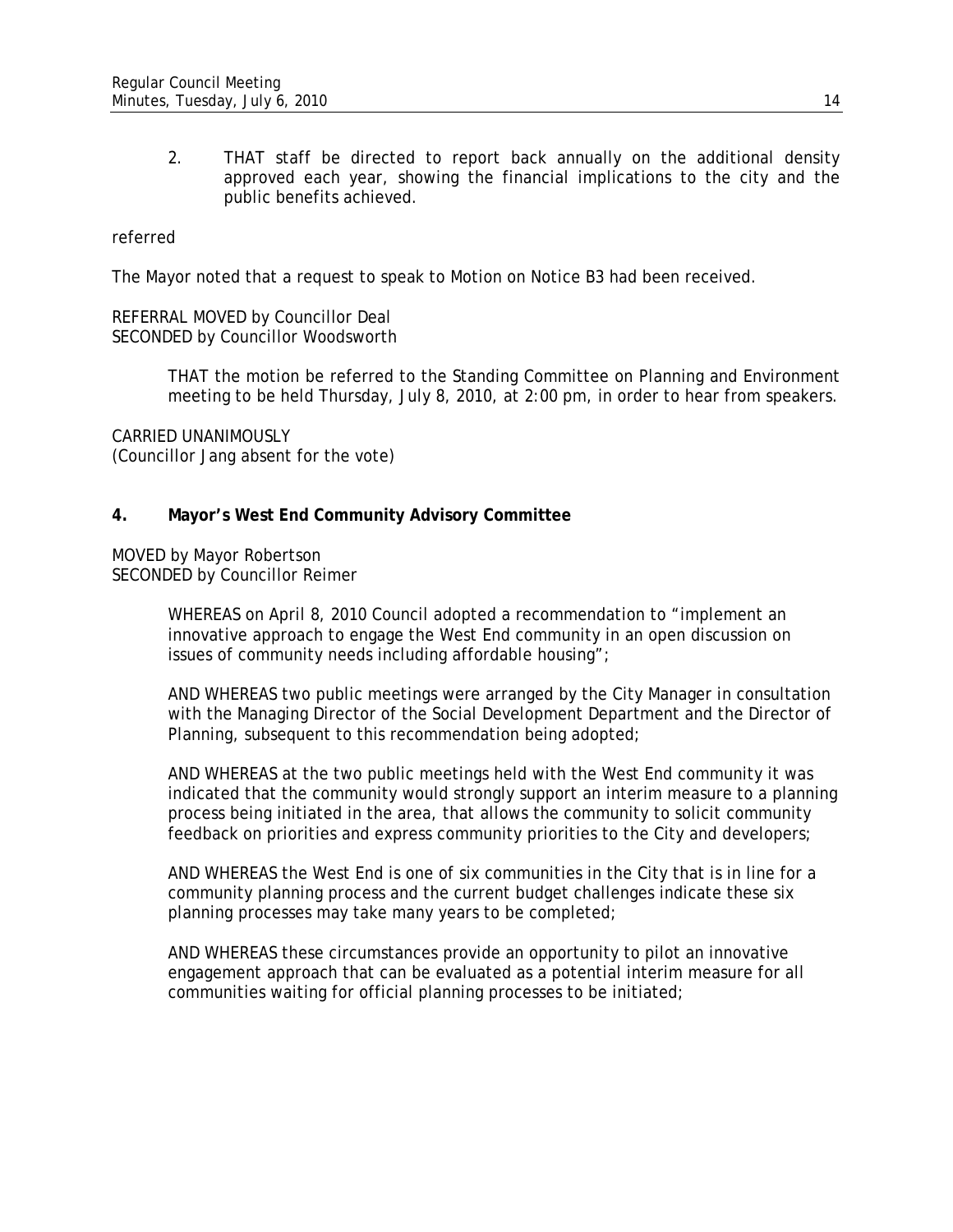# THEREFORE BE IT RESOLVED

THAT Council establish a Mayor's West End Community Advisory Committee as a Type D committee to provide advice to the Mayor and with the terms of reference as set out in Appendix A to the Motion entitled "Mayor's West End Community Advisory Committee".

referred

The Mayor noted that requests to speak to Motion on Notice B4 had been received.

REFERRAL MOVED by Councillor Louie SECONDED by Councillor Deal

> THAT the motion be referred to the Standing Committee on Planning and Environment meeting to be held Thursday, July 8, 2010, at 2:00 pm, in order to hear from speakers.

CARRIED UNANIMOUSLY

## **NOTICE OF MOTION**

#### **1. Public Community Development Events**

Councillor Louie submitted the following Motion. Councillor Anton called Notice under Section 10.3(d) of the Procedure By-law. The motion will be placed on the agenda of the July 20, 2010, Regular Council meeting, as a Motion on Notice.

MOVER: Councillor Raymond Louie SECONDER: Councillor Andrea Reimer

> WHEREAS on June 28, 2010 a Marpole Neighbourhood Meeting was held to discuss a development proposal located at the Marine Drive Canada Line Station and other possible development proposals;

WHEREAS over eighty residents attended the meeting along with Councillors Deal, Louie, Meggs, Reimer and Woodsworth;

WHEREAS numerous questions and concerns were raised along with a significant amount of inaccurate information; and

WHEREAS the proposal from the developer of the Cambie and Marine site has substantially and substantively changed over the course of the public consultation process.